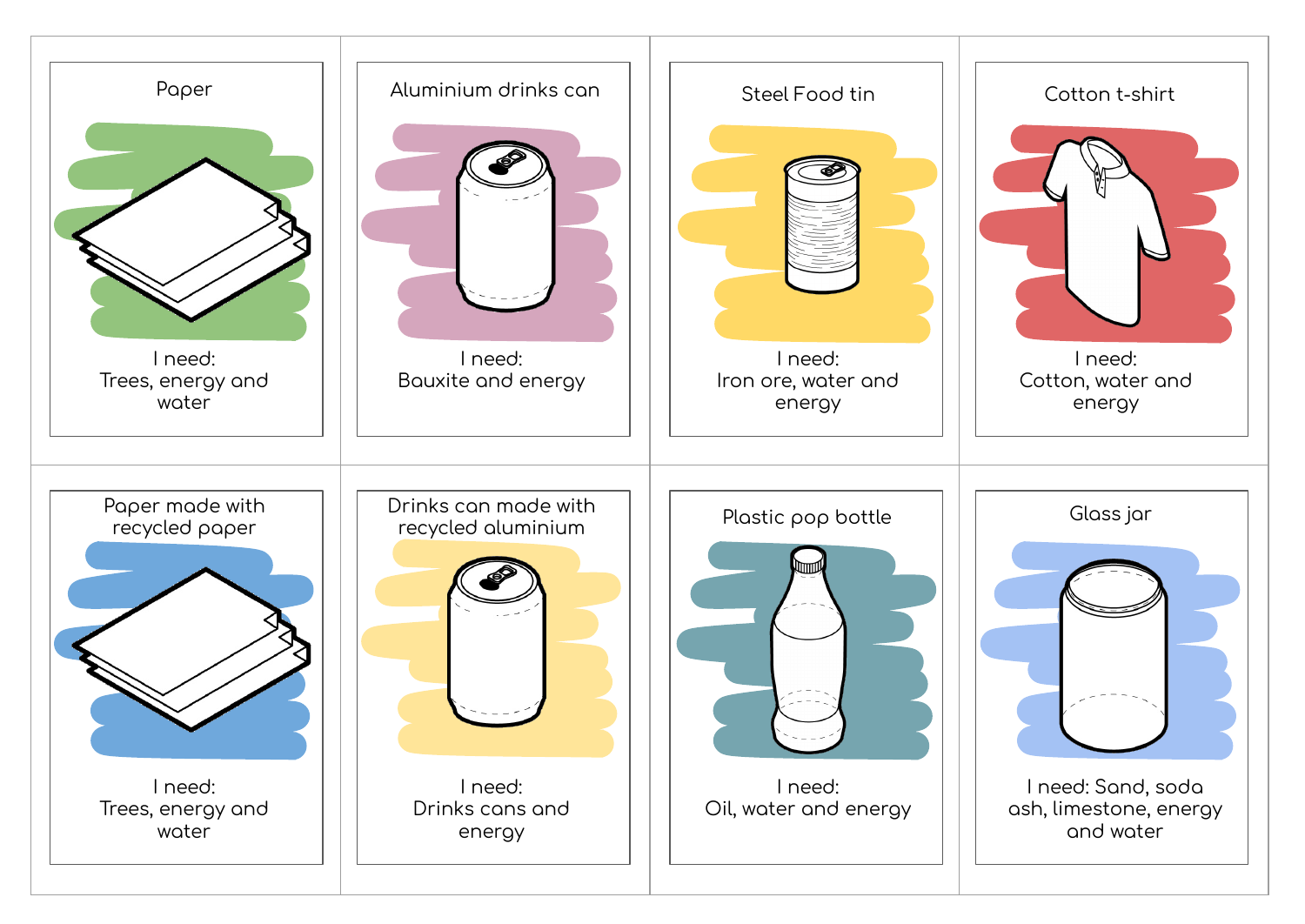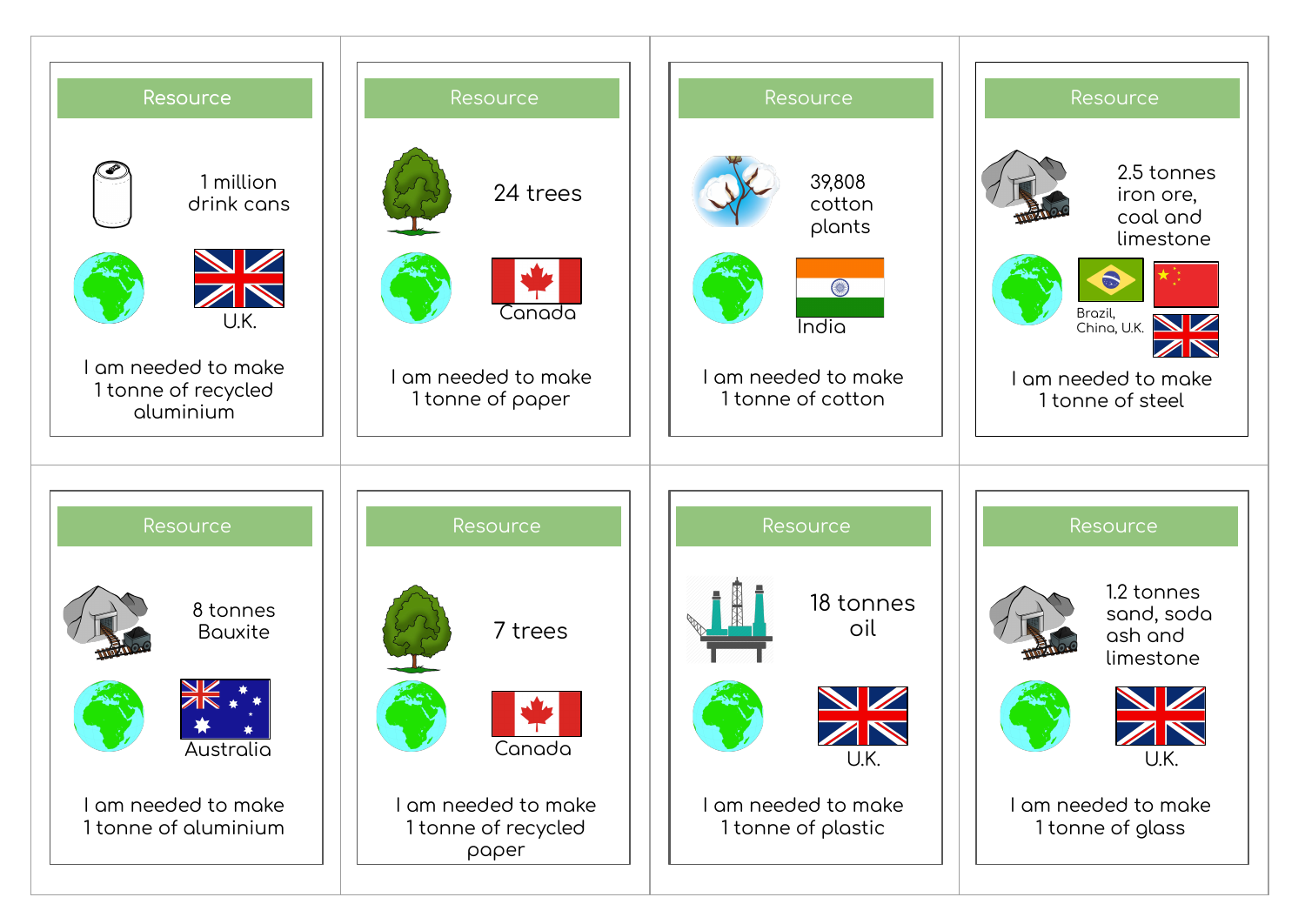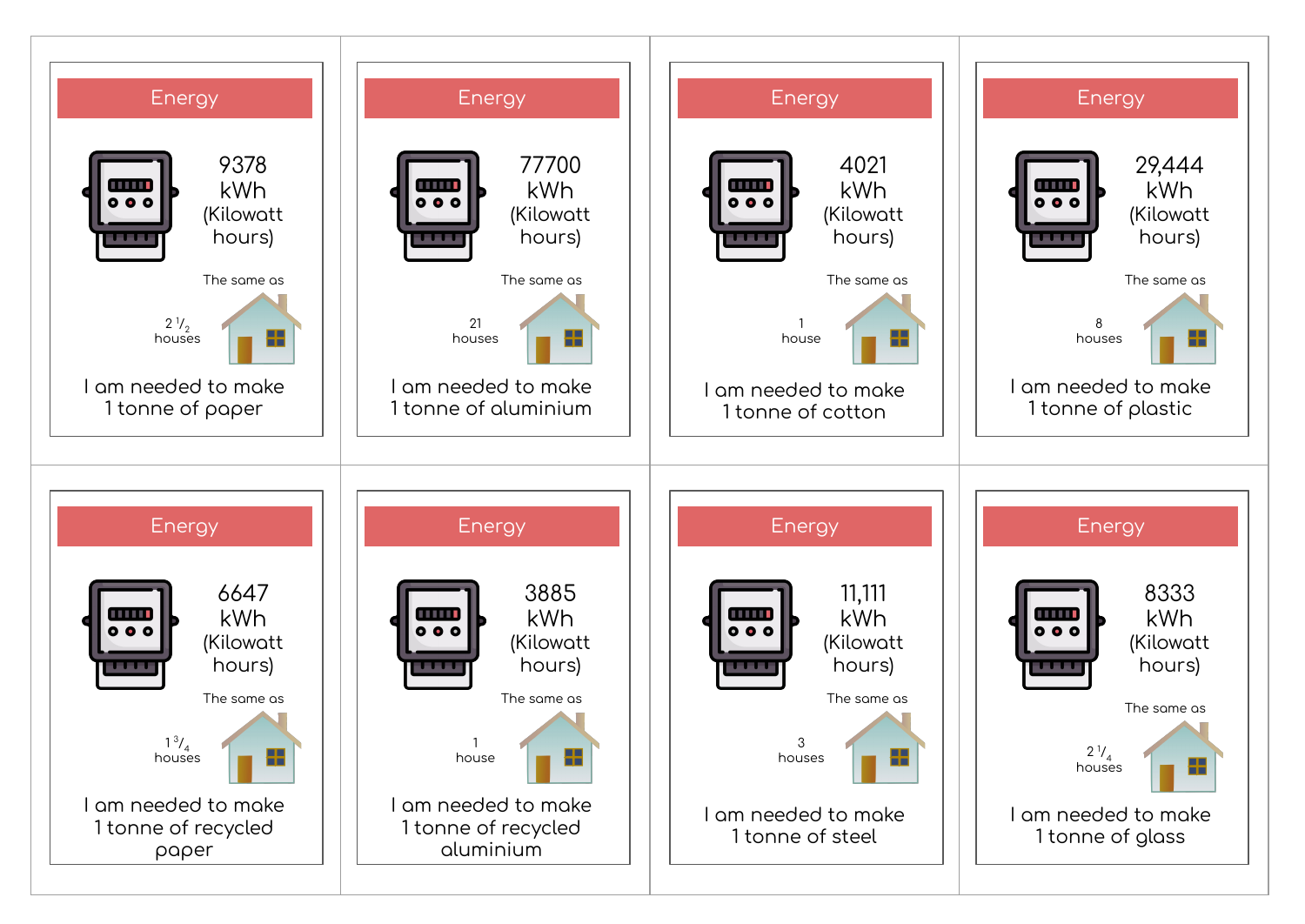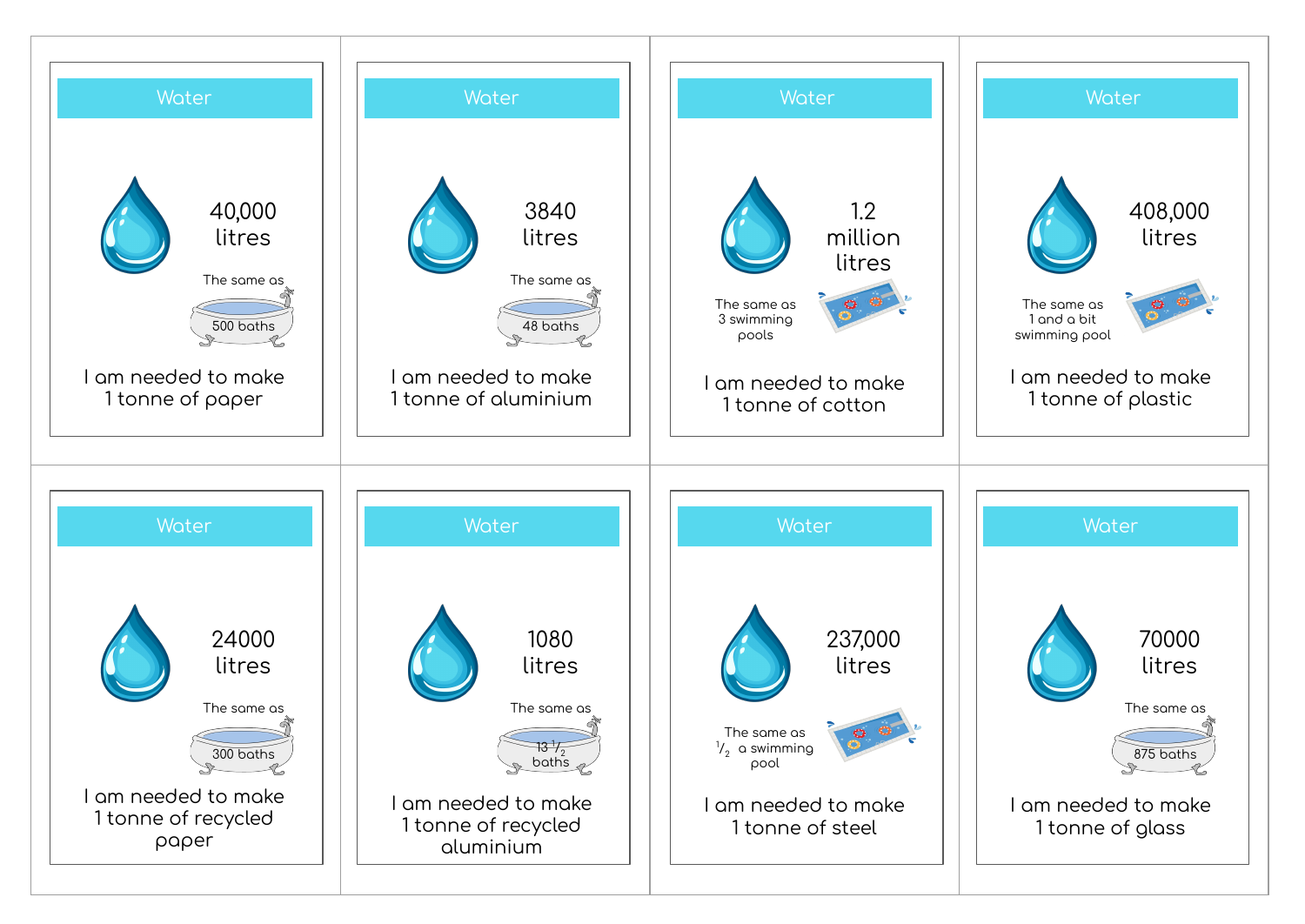

## Aluminium drinks can



## I need: Bauxite, energy and water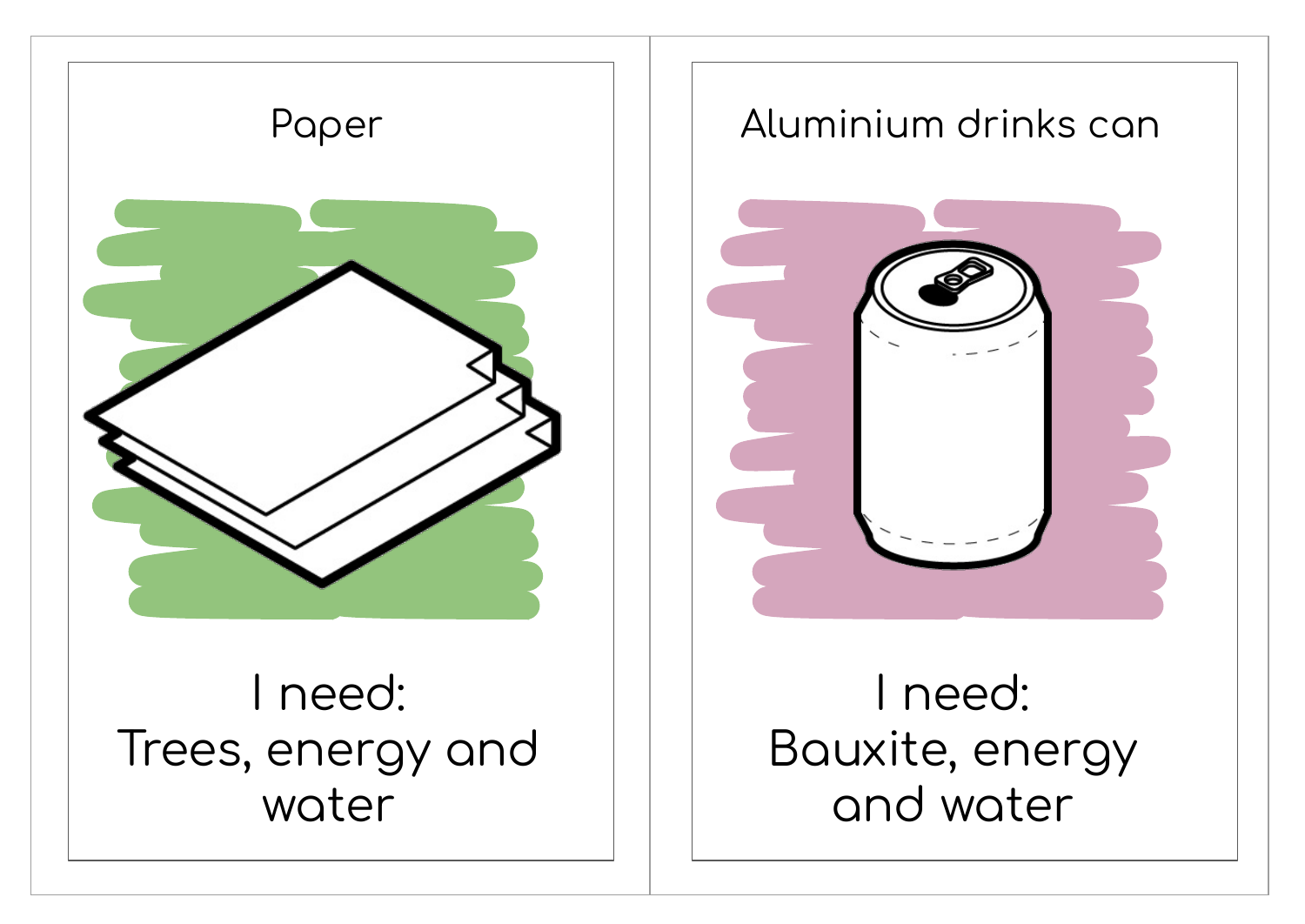

I need: Trees, energy and water

## Drinks can made with recycled aluminium



## I need: Drinks cans and energy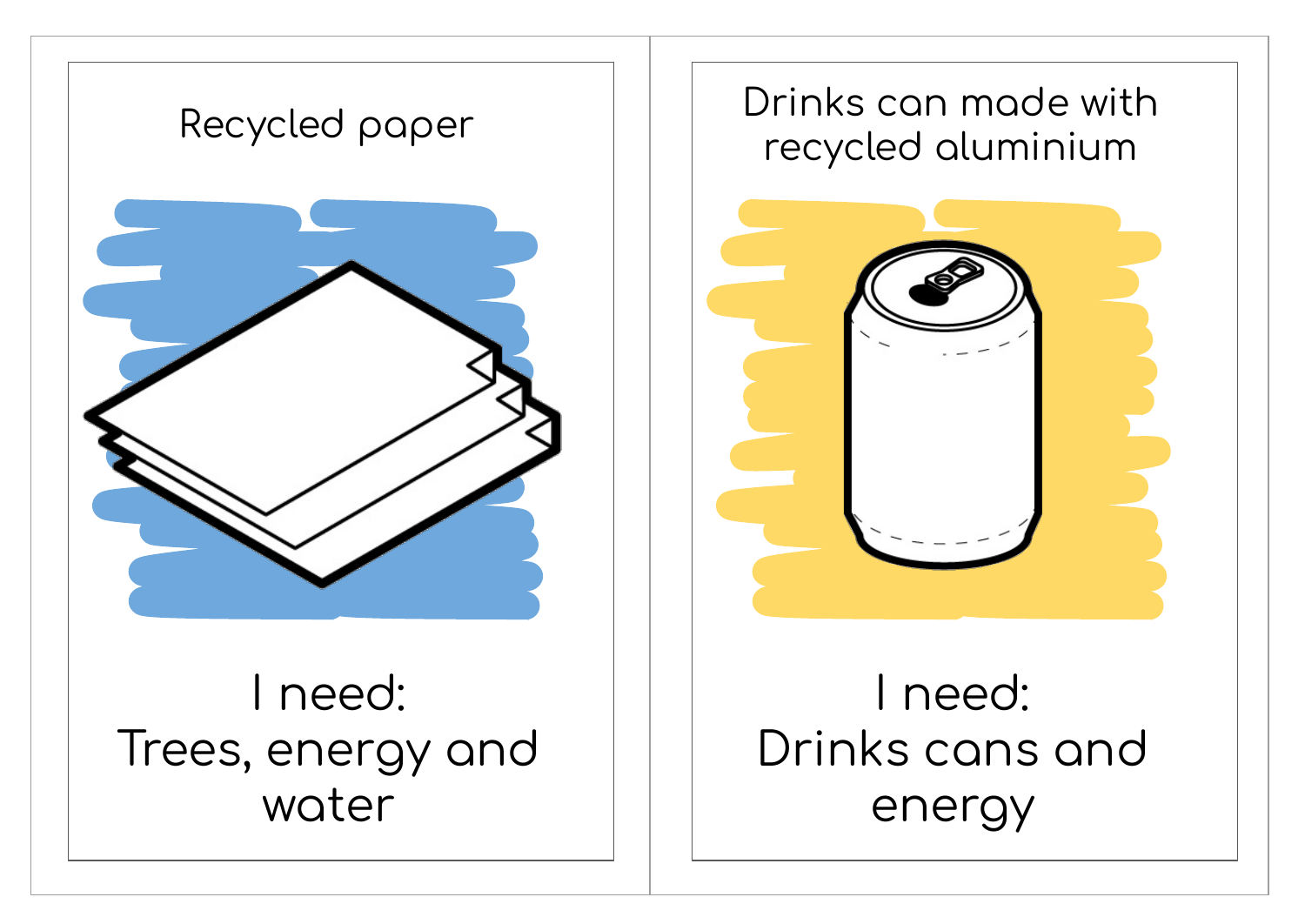

Iron ore, energy and water